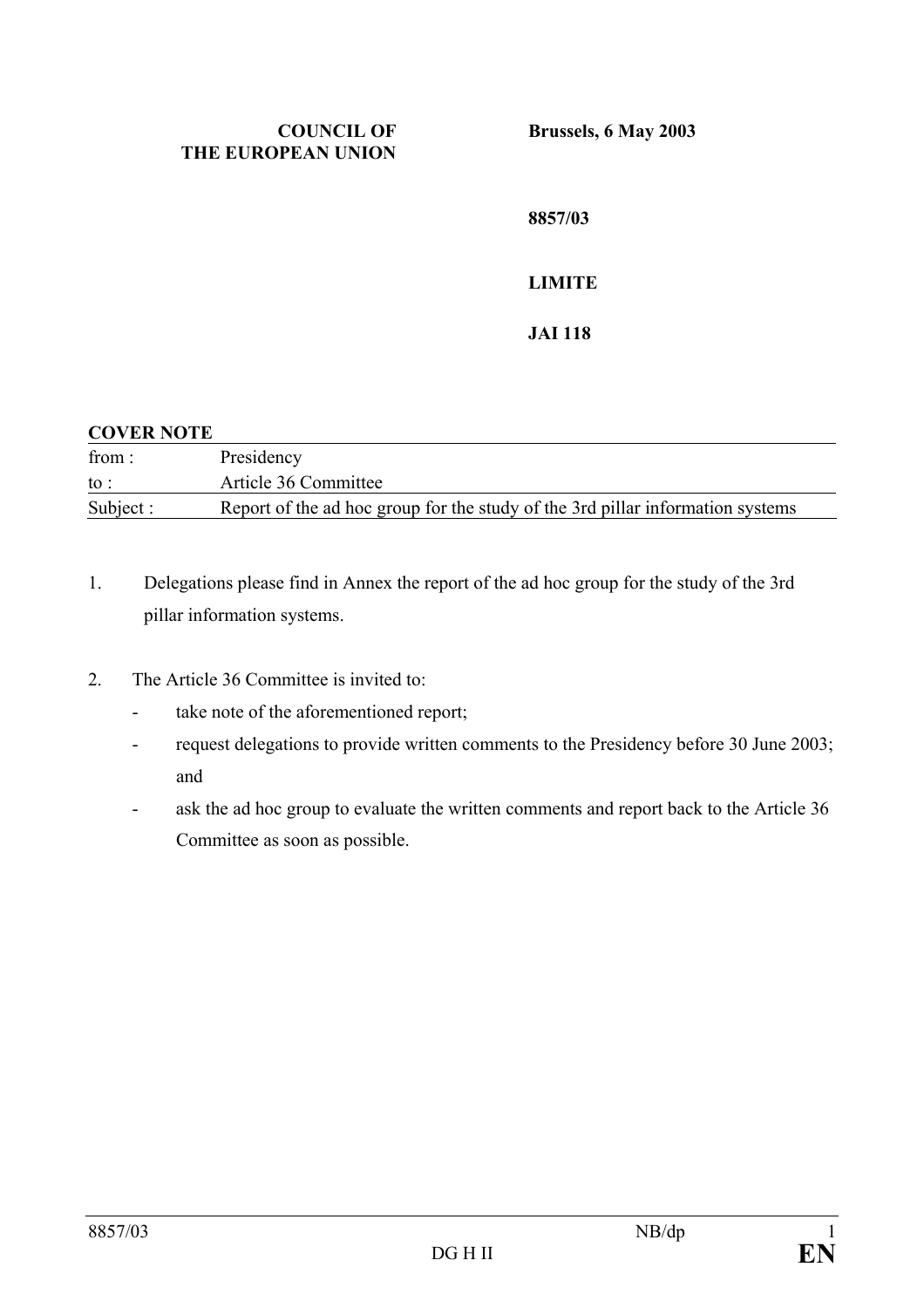# **Report of the Ad hoc Group for the study of the 3rd Pillar Information Systems**

## **I. Introduction**

- 1. [*Mandate, Composition of the Group*] Following the recommendation of the Article 36 Committee (meeting of 7/8 November 2002), the Greek Presidency has set up an ad hoc expert group to make an inventory and evaluate the existing and planned Information Systems in the fields of Law Enforcement and Judicial Co-operation with a view to identify possible overlaps and/or gaps. The group was composed of representatives of the Council Presidency, Commission (OLAF, JAI), Europol, EuroJust, Council General Secretariat and the relevant Joint Supervisory Authority.
- 2. [*Output*] The present paper presents the findings of the group and constitutes the reply to this request.
- 3. [*Scope of Work*] The group decided to consider only EU related Information Systems and to avoid discussion on other related systems which are nevertheless of relevance in the Law Enforcement field. These include among others the Interpol Communication and Database System as well as the systems of the World Customs Organisation.
- 4. [*Phases*] Work was organised in the following phases: (*i*) identification of the information systems; (*ii*) establishment of the relevant system characteristics; (*iii*) collection of the necessary data for each system; (*iv*) first attempt for comparison; (*v*) recommendations for the future.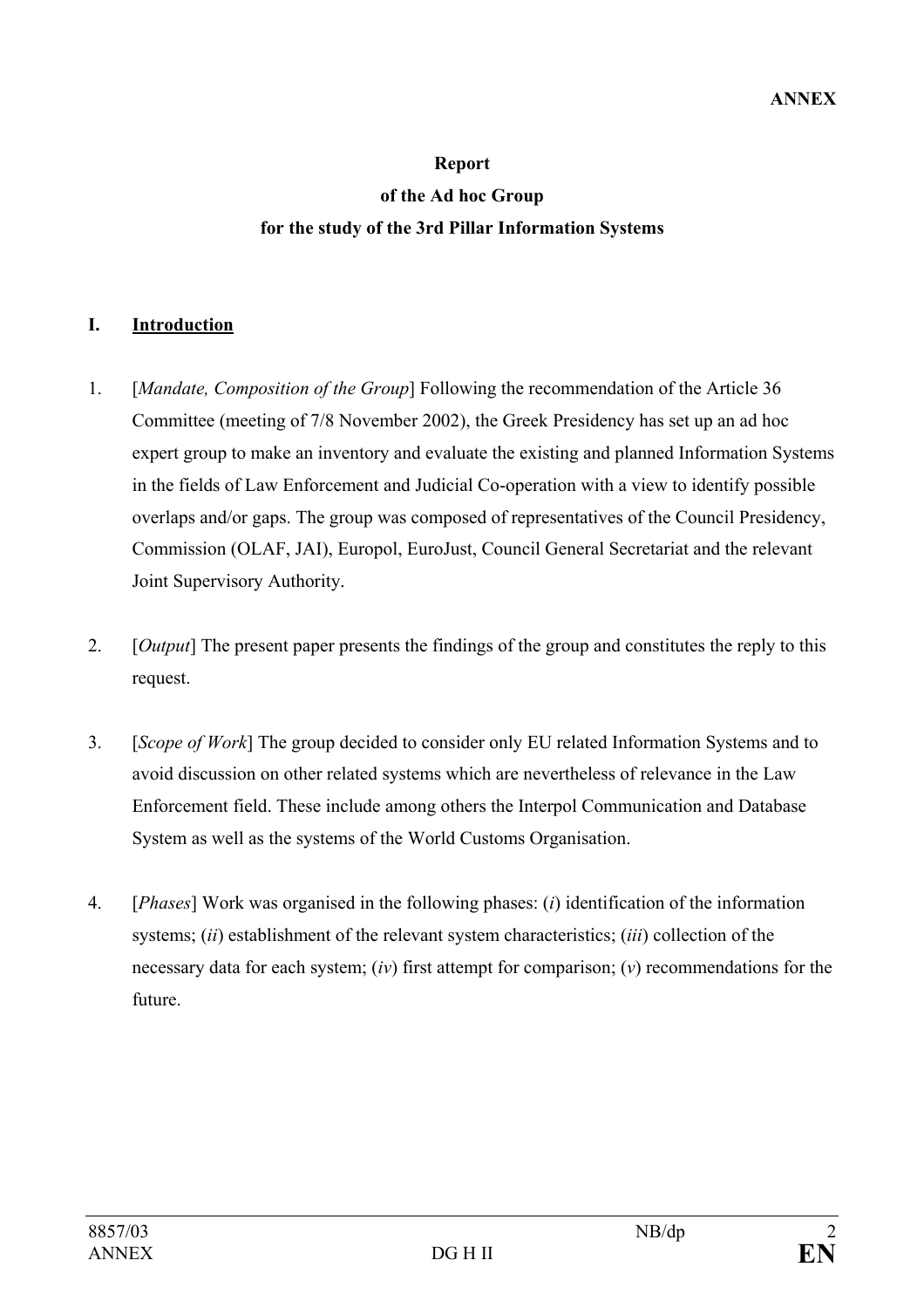- 5. [*Definitions*] The group has identified two main categories of Information Systems: *Communication Networks* and *Databases*. The former constitute systems for the electronic interchange of information between closed user communities (where data only transits the IT system) whereas the latter provide EU-wide storage facilities implemented as central or distributed database systems available to a specific user group.
- 6. [*Method of work*] In the first place, the group gathered information regarding the Information Systems operated in the framework of the Anti-Fraud Information System of the Commission (AFIS), Customs Information System (CIS), Eurodac, Eurojust, Europol, BDL (Bureau de Liaison) and Schengen, for the reference year 2002. On the basis of the information gathered the group produced tables outlining and comparing the existing systems. In a second phase, the group addressed the question of a possible overlaps or gaps.
- 7. [*Comparison Method*] The group has identified 11 standard elements that can be used to describe the Information Systems. The group has come to the conclusion that overlaps and gaps may exist in the following areas: *user population*, *data* stored or exchanged through the system, *purpose/objectives* of the system. The information in the other elements is either system-specific or non-harmonised and is therefore considered not suitable for direct comparison.

# **II. Evaluation – Preliminary Conclusions**

- 1. [*Presentation of Data*] Data about the Information Systems under evaluation is presented in three Annexes, in a tabular format to facilitate comparison. The following systems have been considered:
	- *EUROPOL*: Europol Information System (EIS), Europol Index System, Europol Analysis System, Information Exchange (INFOEX), Europol Secure Communication Network (ESCN);
	- *Schengen*: Schengen Information System (SIS, SIRENE);
	- *OLAF*: Anti-Fraud Information System (AFIS), Customs Information System (CIS), including FIDE;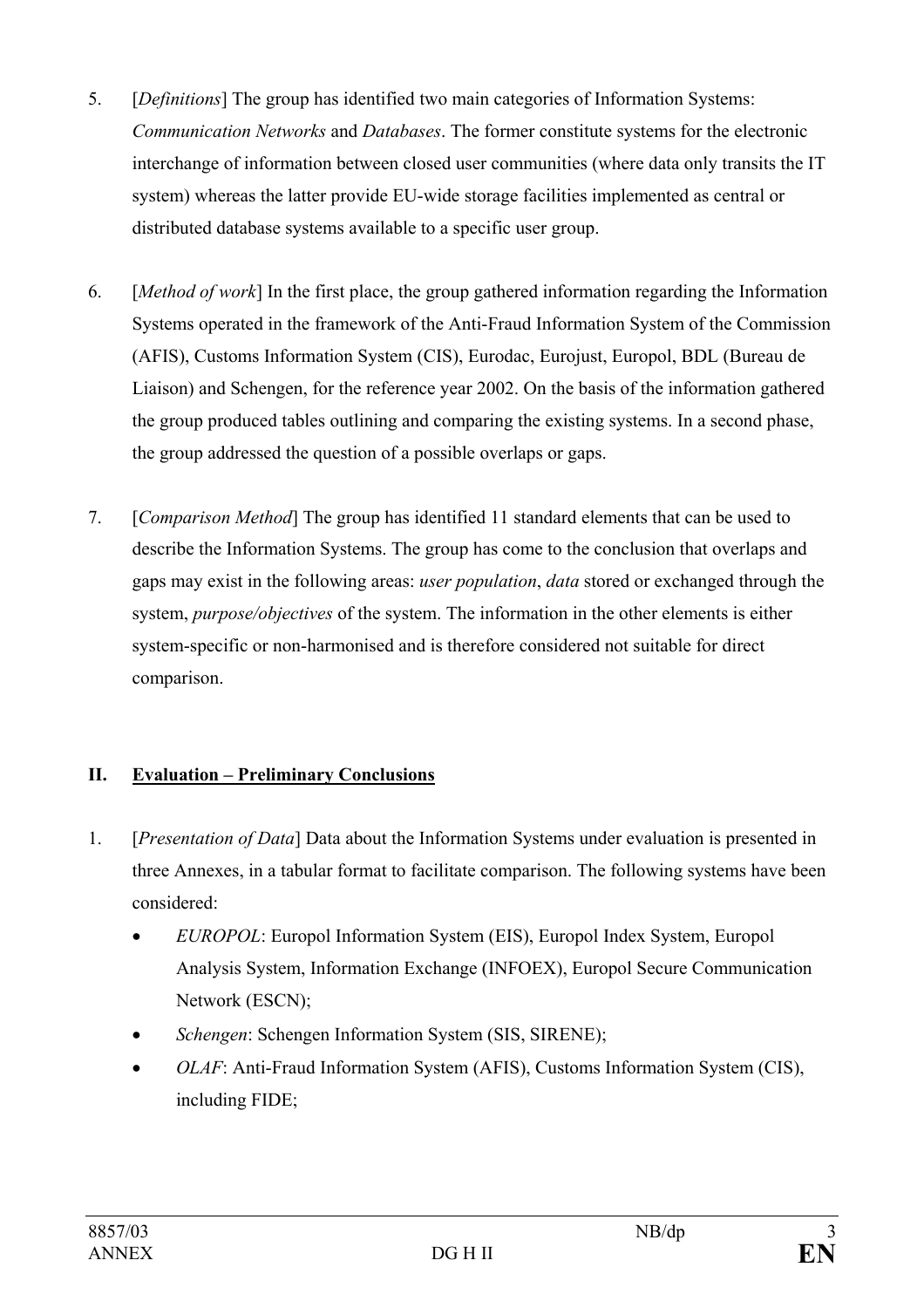- *Eurodac*;
- *BDL*.

Due to time constraints the communication systems were not evaluated in-depth.

- 2. [*Annex 1*] Annex 1 presents the existing Database Systems: Europol (EIS, Index System, Analysis System), Schengen (SIS), Eurodac and Customs Information System.
- 3. [*Annex 2*] Annex 2 presents the existing Communication Networks (ESCN, INFOEX, BDL and AFIS).
- 4. [*Annex 3*] Annex 3 presents the future/planned systems (FIDE, Eurojust).
- 5. [*Comparability*] The working group has identified that the task of comparison between systems is made all the more difficult due to the lack of harmonisation between the information in the tables (e.g. differences in the data classification schemes or operational data).
- 6. [*User population***<sup>1</sup>** ] The legal instruments creating the above-mentioned systems allow that these systems - dependent on the organisation of law enforcement authorities in the Member States - could be used by the same users. Nevertheless in practice the user population may differ and no major problems have been identified by the group in this respect.
- 7. [*Overlap on data***<sup>2</sup>** ] The *type of information* seems comparable (e.g. information on persons, vehicles, companies, *etc*.) but with different level of detail and with no standardisation**<sup>3</sup>** .

 **1**  *Do the same end users operate more than one of the systems? If yes, is it to perform the same function?*

**<sup>2</sup>**  *Is the same type of information stored in the various database systems? Are the communications networks used to exchange information of the same type?*

**<sup>3</sup>** Standardisation concerns the introduction of rules regarding the minimal set of elements and their format required to describe a data object handled by the Information System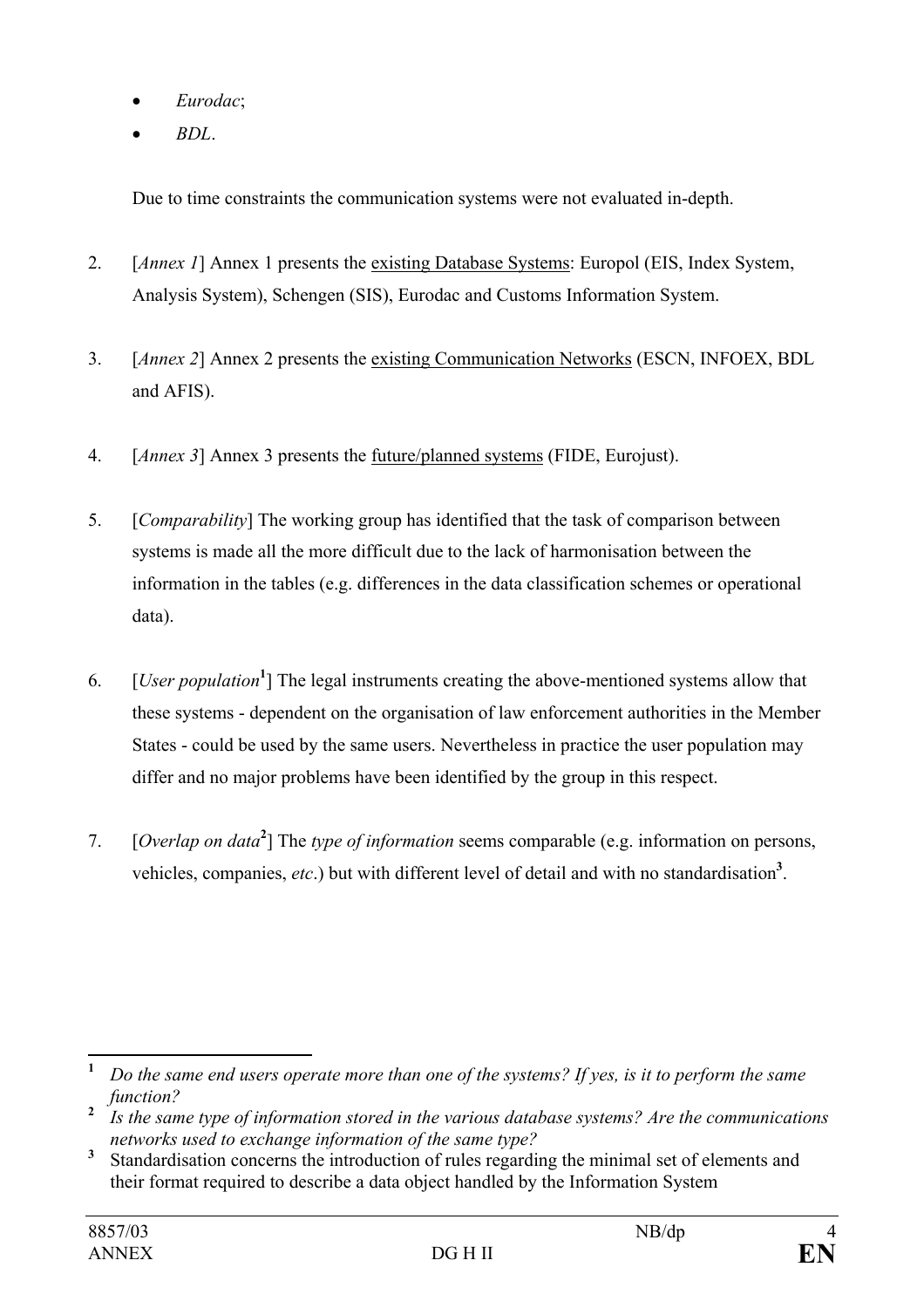- 8. [*Overlap of purposes*] The general purpose of all the systems is in the field of law enforcement. However each of the systems covers some specific elements of law enforcement. The existence of different systems can be explained by the different actors and their methods used. In this Group a distinction was made between control systems, investigation support systems and analysis (intelligence) systems. Without more detailed investigation the Group is not aware of major difficulties.
- 9. [*Access rules/data protection***<sup>1</sup>** ] All Information Systems considered are bound by the respective National and EU Data Protection legislation. At the same time, most legal instruments implement additional rules for securing storage and access to information with a view to protect the rights of citizens. These are currently based on the business-oriented sensitivity of the information exchanged and/or stored. The group has concluded that the harmonisation of the data access and protection rules will be a laborious and lengthy process which is nevertheless a prerequisite to a possible centralisation of all systems.
- 10. [*Conclusions*]In the light of the above the group concluded that at this moment the overlap between the existing systems is limited. However the existing systems were created in isolation. The Group would like to stress that at this stage unsufficient information is available about the content and actual usage of the systems.

# **III. Recommendations**

- 1. [*Options*] The group has identified three possible options for the long-term future of Law Enforcement systems:
	- To merge the existing systems in a single "Union Information System" which will evolve to encompass future system needs in all relevant business areas;
	- To keep the systems independent and allow creation of new systems on the basis of future business needs;

 $\overline{a}$ **<sup>1</sup>** *Is the data stored on the database systems protected using the same/similar rules of storage and access control?(consider parameters like maximum retention, authorisation of data introduction, review processes, user access security models, classification of data like secret, confidential, restricted).*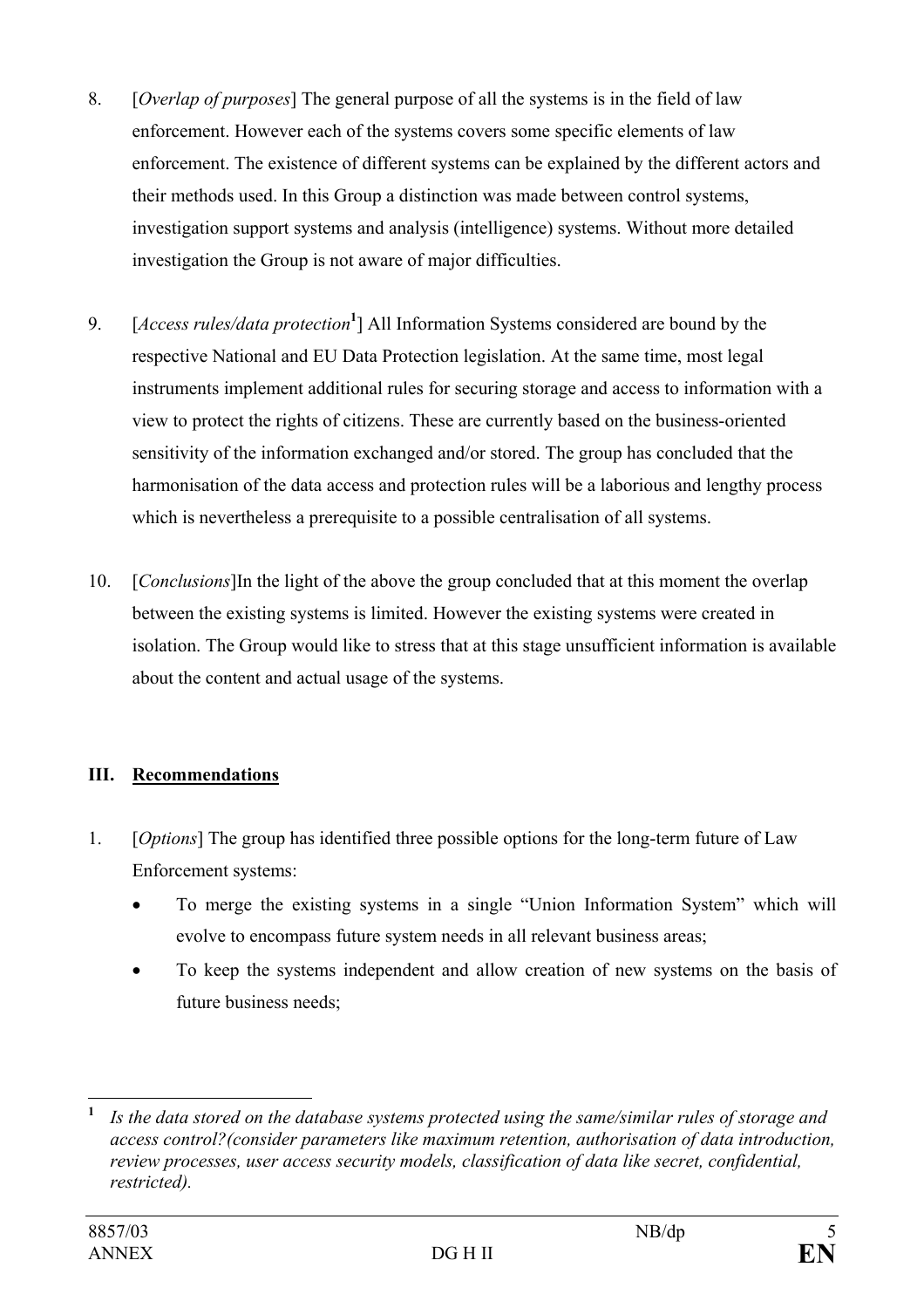- To investigate and implement the harmonisation of the data formats and their respective access rules between the various systems while allowing current systems to evolve to provide interoperability**<sup>1</sup>** between them (middle ground solution).
- 2. [*Recommendation*] In order to establish the exact technical, financial and legal implications of the three options, further detailed study should be undertaken in a relevant framework, also taking into account - where appropriate - non EU systems used by all Member States.
- 3. In the meantime regular meetings of the representatives of the organisations responsible for the aforementioned information systems should take place in order to identify problems and to exchange best practices.

 $\mathcal{L}_\text{max}$ 

## **Annexes**:

- (I) Existing Database System (SIS, Europol (3 systems), CIS, Eurodac)
- (II) Existing Communication Systems (Europol (2 systems), AFIS, BDL)
- (III) Planned Systems (FIDE, Eurojust)

 $\overline{a}$ **1** Identification of data categories (business objects) and standardisation of data format to be exchanged; harmonisation on the security rules applicable to data access and manipulation; development of standard interfaces allowing the interconnection of systems without human intervention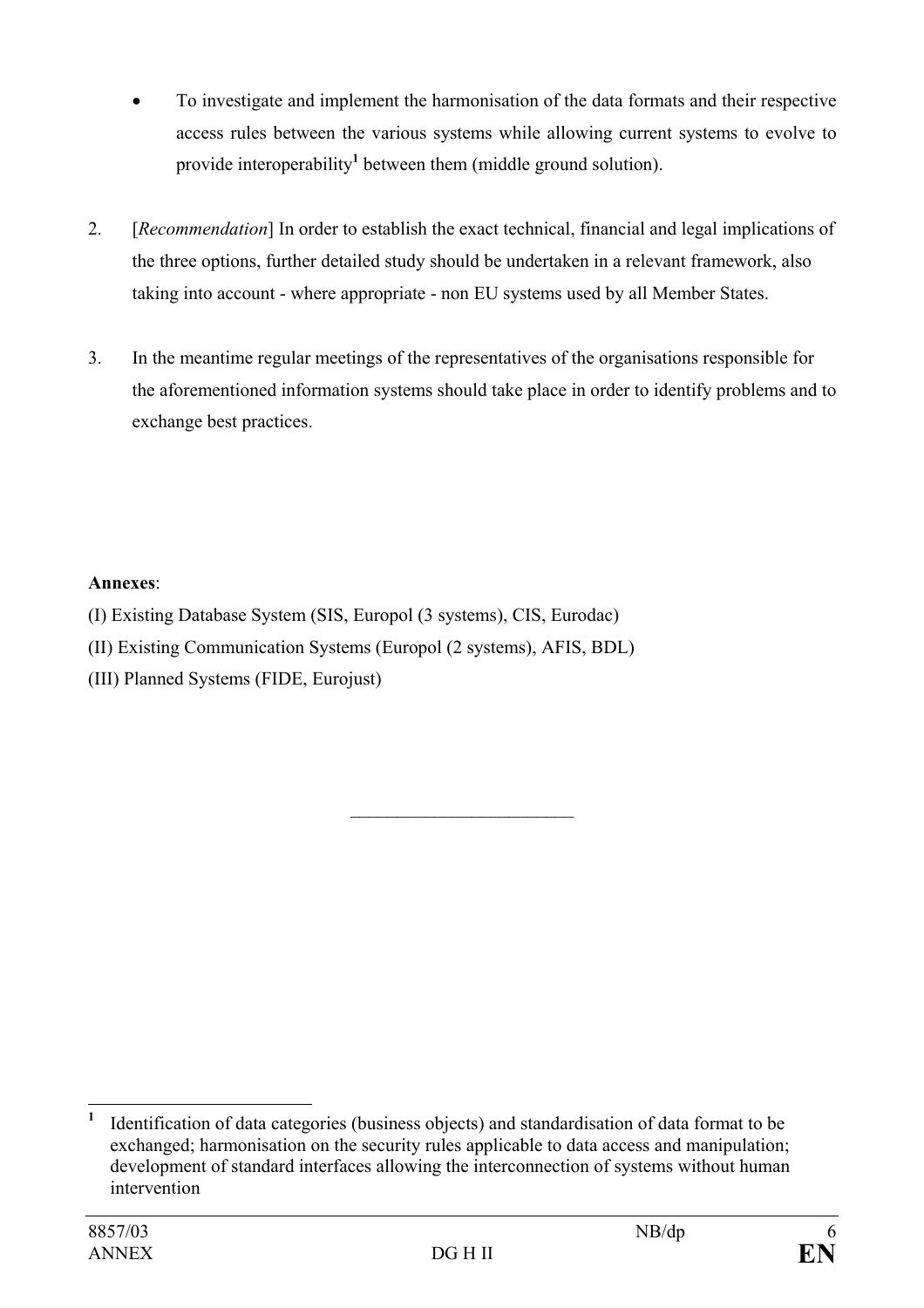#### **Annex 1 to the Annex**

|                | <b>EIS</b>                | <b>Index System</b> | <b>Analysis System</b> | Schengen                                                                    | <b>EURODAC</b>                                     | <b>CIS</b>                         |
|----------------|---------------------------|---------------------|------------------------|-----------------------------------------------------------------------------|----------------------------------------------------|------------------------------------|
| 1. Name of     | Europol Information       | Europol Index       | Europol Analysis       | Schengen Information System:                                                | <b>EURODAC</b>                                     | Customs Information                |
| <b>System</b>  | System                    | System              | System                 | • C.SIS: central part (located in                                           |                                                    | $System - CIS$                     |
|                |                           |                     |                        | Strasbourg)                                                                 |                                                    |                                    |
|                |                           |                     |                        | N.SIS: national part (one in each                                           |                                                    |                                    |
|                |                           |                     |                        | State: all MS except for IR and UK                                          |                                                    |                                    |
|                |                           |                     |                        | for the moment, plus Iceland and                                            |                                                    |                                    |
|                |                           |                     |                        | Norway)                                                                     |                                                    |                                    |
|                |                           |                     |                        | SIRENE: Supplementary Information                                           |                                                    |                                    |
|                |                           |                     |                        | Request at National Entry:                                                  |                                                    |                                    |
|                |                           |                     |                        | one SIRENE office per country,                                              |                                                    |                                    |
|                |                           |                     |                        | exchanging operational information                                          |                                                    |                                    |
|                |                           |                     |                        | amongst each other essentially related                                      |                                                    |                                    |
|                |                           |                     |                        | to the alerts inserted in the SIS                                           |                                                    |                                    |
| 2. Type:       | Database System           | Database System     | Database System        | $-SIS = database$                                                           | Database                                           | Database                           |
| Communicati    |                           |                     |                        | - SIRENE: bi- or multilateral                                               |                                                    |                                    |
| on / Database  |                           |                     |                        | communication                                                               |                                                    |                                    |
| 3. Legal basis | Europol Convention,       | Europol Convention, | Analytical workfiles:  | SIS: Title IV of the 1990<br>$\bullet$                                      | <b>EURODAC Regulation:</b>                         | 1 <sup>st</sup> Pillar Instrument: |
|                | articles $6, 7, 8, 9$ (OJ | article 11          | Europol Convention,    | Schengen Convention, covering                                               | Council Regulation (EC) No                         | • Regulation $515/97$ of           |
|                | C 316 of 1995)            |                     | article 10             | both $1^{\overline{5}t}$ and $3^{\text{rd}}$ pillar matters                 | 2725/2000 of 11.12.2000,                           | 13 March 1997 on                   |
|                |                           |                     |                        | SIRENE: for the moment these                                                | published in the European<br>Journal under L316 on | mutual assistance                  |
|                |                           |                     |                        | Bureaux only have a national legal<br>basis but, subject to the approval of | 15.12.2000.                                        | between the<br>administrative      |
|                |                           |                     |                        | the draft Regulation and Decision                                           |                                                    | authorities of the                 |
|                |                           |                     |                        | on this issue, there will be a                                              | <b>Implementing Rules:</b>                         | member States and                  |
|                |                           |                     |                        | "common" legal basis for the                                                | Council Regulation (EC) No                         | co-operation                       |
|                |                           |                     |                        | SIRENEs, based on Article 66 TEC                                            | 407/2002 of 28.2.2002,                             | between the latter                 |
|                |                           |                     |                        | and Articles $30(1)(a)$ and (b), $31(a)$                                    | published in the European                          | and the Commission                 |
|                |                           |                     |                        | and (b) and $34(2)$ (c) TEU                                                 | Journal under L62 on                               | to ensure the correct              |
|                |                           |                     |                        |                                                                             | 5.3.2002.                                          | application of the                 |
|                |                           |                     |                        |                                                                             |                                                    | law on customs and                 |
|                |                           |                     |                        |                                                                             |                                                    | agricultural matters               |
|                |                           |                     |                        |                                                                             |                                                    | (Titles $V & W$ I) (OJ             |
|                |                           |                     |                        |                                                                             |                                                    | L82-22.03.97);                     |
|                |                           |                     |                        |                                                                             |                                                    | 3 <sup>rd</sup> Pillar Instrument: |

#### **ANNEX I - Databases**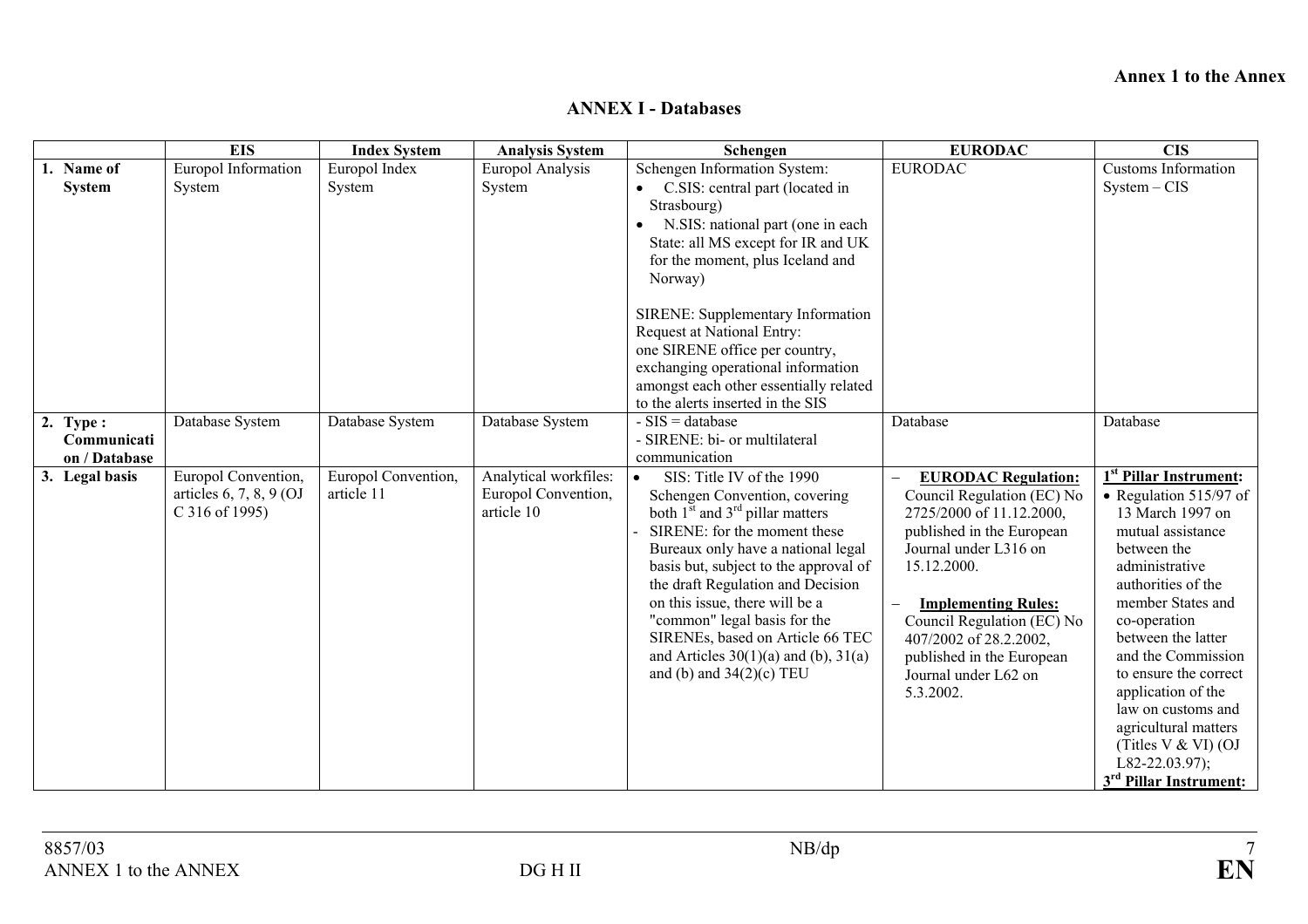|                                   | <b>EIS</b>                                                                                                                                                                                                                                                                                                                           | <b>Index System</b>                                                                                                                                                                                                                                                           | <b>Analysis System</b>                                                                                                                                                                                                                                                                                                                                                                                                                               | Schengen                                                                                                                    | <b>EURODAC</b>                                                                                                                                                                                                                                                                                                                                                                                                                                                       | <b>CIS</b>                                                                                                                                                                                                                                                                                                   |
|-----------------------------------|--------------------------------------------------------------------------------------------------------------------------------------------------------------------------------------------------------------------------------------------------------------------------------------------------------------------------------------|-------------------------------------------------------------------------------------------------------------------------------------------------------------------------------------------------------------------------------------------------------------------------------|------------------------------------------------------------------------------------------------------------------------------------------------------------------------------------------------------------------------------------------------------------------------------------------------------------------------------------------------------------------------------------------------------------------------------------------------------|-----------------------------------------------------------------------------------------------------------------------------|----------------------------------------------------------------------------------------------------------------------------------------------------------------------------------------------------------------------------------------------------------------------------------------------------------------------------------------------------------------------------------------------------------------------------------------------------------------------|--------------------------------------------------------------------------------------------------------------------------------------------------------------------------------------------------------------------------------------------------------------------------------------------------------------|
|                                   |                                                                                                                                                                                                                                                                                                                                      |                                                                                                                                                                                                                                                                               |                                                                                                                                                                                                                                                                                                                                                                                                                                                      |                                                                                                                             |                                                                                                                                                                                                                                                                                                                                                                                                                                                                      | • Convention of<br>$26.7.95$ on the use of<br>information<br>technology for<br>customs purposes<br>(OJ C 316, 27.11.95,<br>p.34).                                                                                                                                                                            |
| 4. Technical<br>Management        | Europol                                                                                                                                                                                                                                                                                                                              | Europol                                                                                                                                                                                                                                                                       | Europol                                                                                                                                                                                                                                                                                                                                                                                                                                              | - C.SIS: France<br>- N.SIS: Member States                                                                                   | The European Commission,<br>DG JAI, Unit C.3                                                                                                                                                                                                                                                                                                                                                                                                                         | European Antifraud<br>Office (OLAF)                                                                                                                                                                                                                                                                          |
| 5. Purpose /<br><b>Objectives</b> | Provide information<br>coming from MS and<br>third States and<br>organisation to enrich<br>the investigations in<br>the MS about<br>criminal<br>organisations, their<br>members and their<br>activities;<br>Enrich the analytical<br>workfiles with the<br>information provided<br>by all MS and third<br>States and<br>organisation | The INDEX system<br>allows authorised<br>users to check<br>whether data<br>contained in the<br>Analysis system<br>concerns their<br>Member State. Only<br>the existence of<br>information is<br>confirmed, the<br>content can only be<br>accessed via the<br>Analysis System. | The analysis system<br>allows the authorised<br>analyst, to store data<br>in different format<br>(documents,<br>multimedia), extract<br>relevant information<br>to feed a database and<br>manipulate the data<br>in such a way that<br>criminal patterns,<br>organisation<br>structure, links<br>between criminals are<br>discovered or<br>confirmed and so that<br>the MS can take<br>appropriate actions to<br>fight that criminal<br>organisation | originally: flanking measure to the<br>lifting of the internal borders, for IR<br>and UK: exchange of police<br>information | To facilitate the<br>implementation of the "Dublin<br>Convention" <sup>1</sup> and therefore<br>assist in the prevention of<br>multiple asylum applications<br>and. After knowing which<br>Member State (MS) is<br>responsible for an asylum<br>application, the requesting MS<br>may ask the MS where the<br>applicant applied for the first<br>time (MS of concern) for<br>taking back of or taking charge<br>of the person according to the<br>Dublin Convention. | To assist in preventing,<br>investigating and<br>prosecuting operations<br>which are in breach of<br>customs legislation by<br>increasing, through<br>more rapid<br>dissemination of<br>information, the<br>effectiveness of the co-<br>operation and control<br>procedures of the<br>competent authorities. |

<sup>&</sup>lt;sup>1</sup> Which in being replaced by Dublin II Regulation: Council Regulation (EC) N° 343/2003 of 18 February 2003 establishing the criteria and mechanisms for determining the Member State responsible for examining an asylum application lodged in one of the Member States by a third-country national OJ L 050, 25/02/2003 which has to be implemented by  $1<sup>st</sup>$  September 2003.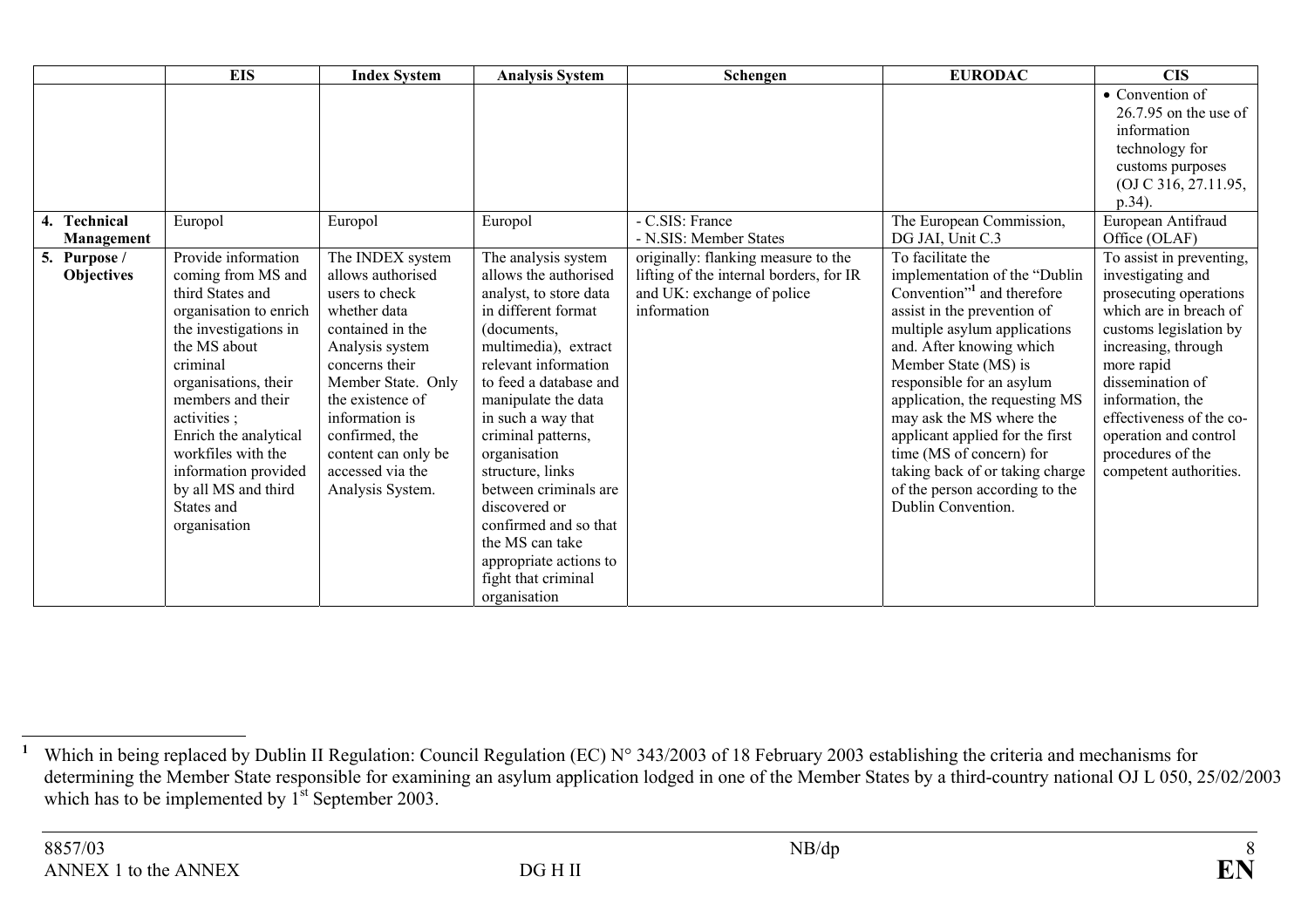|                                 | <b>EIS</b>                                                                                                                                                                                                                                                                                                                                                                              | <b>Index System</b>                                                                                                                                                                                                                                                                                                                          | <b>Analysis System</b>                                                                                                                                                                        | Schengen                                                                                                                                                                                                                                                                                                                                                                                                                                                                                                                                                                                                                                                                                                                                                                                                                                                                                                                                                                               | <b>EURODAC</b>                                                                                                                                                                                                                                                                                                                                                                                                                                                                                                                                                                                                                                                                                                                                         | $\overline{\text{CIS}}$                                                                                                                                                                                                                                                                                                                                                           |
|---------------------------------|-----------------------------------------------------------------------------------------------------------------------------------------------------------------------------------------------------------------------------------------------------------------------------------------------------------------------------------------------------------------------------------------|----------------------------------------------------------------------------------------------------------------------------------------------------------------------------------------------------------------------------------------------------------------------------------------------------------------------------------------------|-----------------------------------------------------------------------------------------------------------------------------------------------------------------------------------------------|----------------------------------------------------------------------------------------------------------------------------------------------------------------------------------------------------------------------------------------------------------------------------------------------------------------------------------------------------------------------------------------------------------------------------------------------------------------------------------------------------------------------------------------------------------------------------------------------------------------------------------------------------------------------------------------------------------------------------------------------------------------------------------------------------------------------------------------------------------------------------------------------------------------------------------------------------------------------------------------|--------------------------------------------------------------------------------------------------------------------------------------------------------------------------------------------------------------------------------------------------------------------------------------------------------------------------------------------------------------------------------------------------------------------------------------------------------------------------------------------------------------------------------------------------------------------------------------------------------------------------------------------------------------------------------------------------------------------------------------------------------|-----------------------------------------------------------------------------------------------------------------------------------------------------------------------------------------------------------------------------------------------------------------------------------------------------------------------------------------------------------------------------------|
| 6. Restriction of<br><b>Use</b> | Restriction of use<br>depending on the<br>profile and the role of<br>the user, the<br>prerequisite of a<br>training                                                                                                                                                                                                                                                                     | Only Liaison<br>Officers, and Europol<br>officials have access<br>to that system                                                                                                                                                                                                                                                             | System is only used<br>when an analytical<br>work file is officially<br>open. Only the<br>authorised analyst has<br>access to the file.<br>Report is made<br>available to the<br>participants | (cf. article 92 of the Schengen<br>Convention)<br>- provide access to the relevant<br>authorities to alerts on persons and<br>objects<br>- for the purposes of border checks<br>and other police and customs checks<br>- and, concerning the alerts issued<br>with a view to refusing a third country<br>national entry to the territory, for the<br>purposes of issuing visas, residence<br>permits and the administration of<br>legislation on aliens                                                                                                                                                                                                                                                                                                                                                                                                                                                                                                                                | Storage and retrieval of data in<br>or from the central<br>EURODAC database only for<br>the purpose of fulfilling the<br>Dublin Convention.                                                                                                                                                                                                                                                                                                                                                                                                                                                                                                                                                                                                            | Storage of information<br>in order to perform one<br>the following actions<br>• Sighting and<br>reporting;<br>• Discreet<br>surveillance;<br>• Specific checks.                                                                                                                                                                                                                   |
| 7. Type of<br>information       | - Names, date and<br>place of birth,<br>nationality, sex,<br>other<br>characteristics<br>only where<br>necessary for<br>identification;<br>Details on<br>• criminal events,<br>• means to commit<br>crimes,<br>• filing references<br>& details on the<br>competent<br>national police<br>department<br>handling the case,<br>$\bullet$ Criminal<br>organisation<br>Euro counterfeiting | Allows queries on<br>main data types of the<br>Analytical system,<br>such as identities, in<br>order to detect<br>whether the subject<br>of the query is<br>included in an<br>analytical workfile.<br>Depending on the<br>settings on that<br>particular data, the<br>answer is sent back to<br>the requester or to the<br>analyst in charge | Basically, any type of<br>information can be<br>stored in this system,<br>depending on the<br>nature of the criminal<br>activities of the<br>targeted organisation.                           | $\blacksquare$<br>persons<br>wanted for arrest for extradition<br>purposes (Art. 95)<br>to be refused entry to the territory<br>$\bullet$<br>(Art. 96)<br>that are missing (and need to be<br>$\bullet$<br>placed under protection) (Art. 97)<br>summoned to appear before the<br>$\bullet$<br>judicial authorities, including<br>witnesses, or to be served with a<br>criminal judgement or to serve a<br>penalty (Art. 98)<br>to be subject to a discreet<br>$\bullet$<br>surveillance or a specific check<br>(Art. 99)<br>information on a person that can<br>be included in the SIS (cf. Art. 94):<br>name and forenames, aliases,<br>objective physical characteristics,<br>date & place of birth, sex,<br>nationality, information on whether<br>they are armed or violent (and in<br>future whether they have escaped),<br>reason for the alert (in future for<br>Art. 95 alerts also the type of<br>offence) and the action that needs to<br>be taken when the person is found | Storage of data listed in Art.5<br>of the EURODAC Regulation,<br>which is basically MS<br>reference number, date of<br>application/apprehension,<br>place of<br>application/apprehension, date<br>of fingerprinting, sex,<br>date/time of the submission.<br>The concerned categories are:<br>Asylum applicants (Art. 4<br>$\overline{\phantom{0}}$<br><b>EURODAC</b> Regulation)<br>"Irregular border crossers"<br>(Art. 8 EURODAC<br>Regulation)<br>Searching against fingerprint<br>data stored in the EURODAC<br>database.<br>The concerned categories are:<br>Asylum applicants (Art. 4)<br><b>EURODAC</b> Regulation)<br>Aliens found illegally<br>present in a MS (Art. 11<br><b>EURODAC</b> Regulation)<br>(only against Asylum<br>Applicants) | CIS 1P (Customs,<br>Taxation, Agriculture,<br>Coastguard, Public<br>health): Storage of<br>information related to<br>the categories<br>"commodities",<br>"means of transport",<br>"company", "persons".<br>CIS 3P (Customs,<br>Police, Coastguard):<br>Storage of information<br>related to the<br>categories<br>"commodities",<br>"means of transport",<br>"company", "persons". |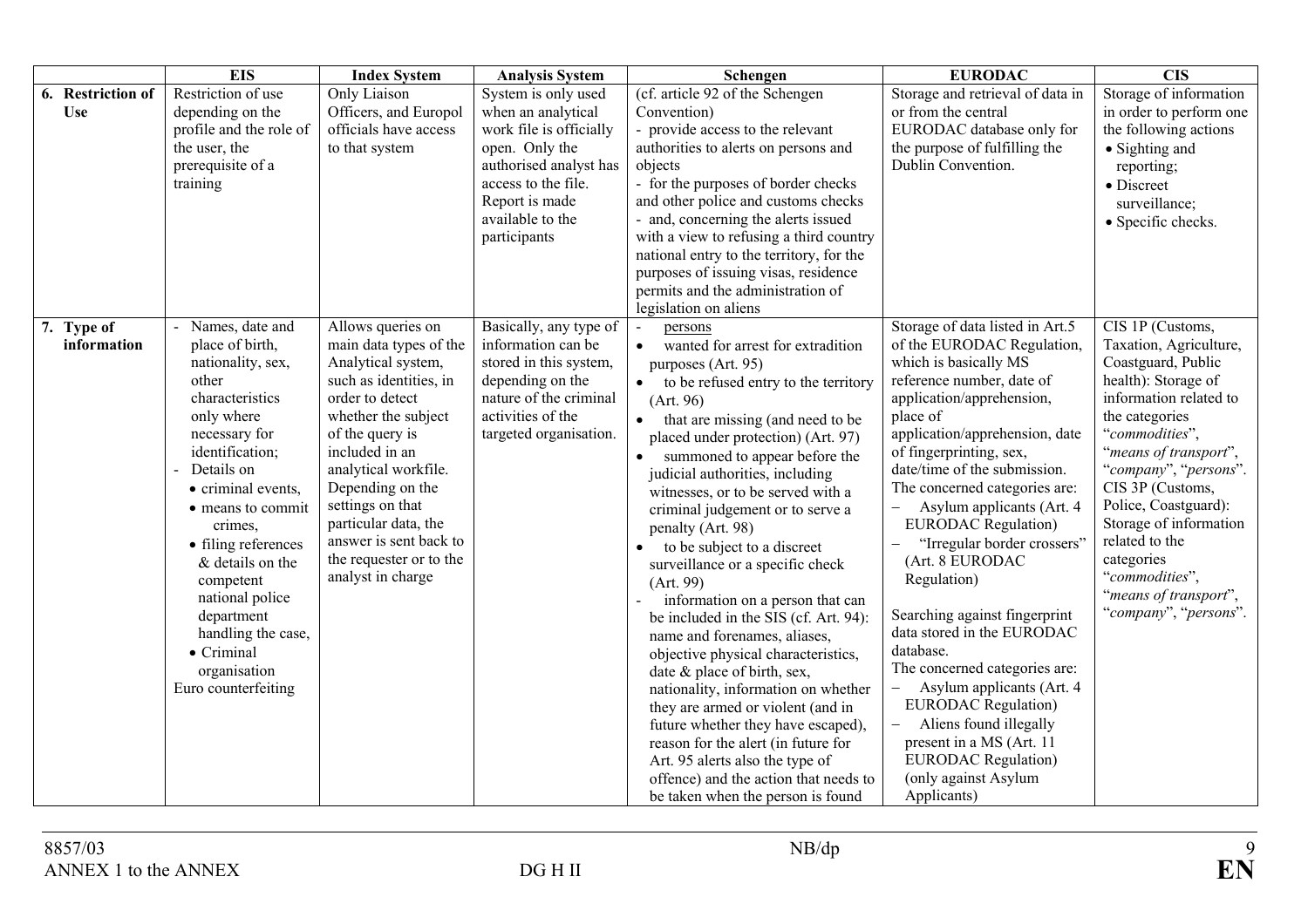|                                                                                                    | <b>EIS</b>                                                                    | <b>Index System</b>                                                     | <b>Analysis System</b>                                                  | Schengen                                                                                                                                                                                                                                                                                                                                                                                                                                                                                                                                                                                                                                                                                                                                                                                                                                                                                                                                                                                                                                       | <b>EURODAC</b>                                                                                                                                                                           | <b>CIS</b>                                                                                                                                                                                                                                                                                                                                                                                                   |
|----------------------------------------------------------------------------------------------------|-------------------------------------------------------------------------------|-------------------------------------------------------------------------|-------------------------------------------------------------------------|------------------------------------------------------------------------------------------------------------------------------------------------------------------------------------------------------------------------------------------------------------------------------------------------------------------------------------------------------------------------------------------------------------------------------------------------------------------------------------------------------------------------------------------------------------------------------------------------------------------------------------------------------------------------------------------------------------------------------------------------------------------------------------------------------------------------------------------------------------------------------------------------------------------------------------------------------------------------------------------------------------------------------------------------|------------------------------------------------------------------------------------------------------------------------------------------------------------------------------------------|--------------------------------------------------------------------------------------------------------------------------------------------------------------------------------------------------------------------------------------------------------------------------------------------------------------------------------------------------------------------------------------------------------------|
| 8. Users                                                                                           | Authorised Europol<br>Officials, MS<br>National Units and<br>Liaison Officers | Authorised Europol<br>officials, Liaison<br>Officers                    | Authorised Europol<br>Analysts                                          | objects:<br>vehicles (and in future also boats,<br>$\bullet$<br>aircraft and containers) to be<br>subject to a discreet surveillance or<br>a specific check (Art. 99)<br>vehicles, firearms, (issued and<br>blank) official documents and<br>banknotes (and in future also<br>securities and means of payment) to<br>be seized or used as evidence in<br>criminal proceedings (Art. 100)<br>authorities responsible for border,<br>police and customs checks $\rightarrow$ all<br>police forces, border and customs<br>authorities; sometimes also judicial<br>authorities, depending on their<br>national competencies<br>(limited to Article 96 alerts)<br>authorities responsible for issuing<br>visas, residence permits and<br>administration of legislation on<br>aliens $\rightarrow$ diplomatic and consular<br>posts, consular authorities, aliens'<br>offices, immigration authorities,<br>asylum authorities<br>geographical coverage: Member<br>States minus the United Kingdom<br>and Ireland but including Norway<br>and Iceland | Asylum authorities<br>Immigration services<br>$\overline{\phantom{0}}$<br>Police and border control<br>(as far as they are in charge<br>related to asylum and<br>immigration procedures) | Administrations:<br>CIS 1P<br><b>Community Customs</b><br>legislation: Customs,<br>Taxation, Coastguard<br>Agriculture legislation<br>: Customs,<br>Agriculture.<br>Precursors (drugs)<br>legislation: Customs,<br>Police, Public Health<br>CIS <sub>3P</sub><br><b>National Customs</b><br>legislation: Customs,<br>Taxation, Coastguard,<br>Police<br>Geographical<br>Coverage: 15 Member<br><b>States</b> |
| 9. Classification<br>level : top<br>secret /<br>secret/<br>confidential /<br>restricted /<br>Other | In the current<br>implementation : up<br>to confidential<br>information       | In the current<br>implementation : up<br>to confidential<br>information | In the current<br>implementation : up<br>to confidential<br>information | • no clear classification level decided<br>"police-sensitive"                                                                                                                                                                                                                                                                                                                                                                                                                                                                                                                                                                                                                                                                                                                                                                                                                                                                                                                                                                                  | Restricted                                                                                                                                                                               | <b>Restricted</b>                                                                                                                                                                                                                                                                                                                                                                                            |
| 10. Operational<br>data                                                                            | Currently only<br>counterfeiting of<br>Euro Currency is                       | Operational data;<br>250.000 objects                                    | Number of file in<br>$2002:15$ , number of<br>objects: 250.000          | • number of alerts as on 5 March<br>2003:<br>wanted persons: 877 655 in total                                                                                                                                                                                                                                                                                                                                                                                                                                                                                                                                                                                                                                                                                                                                                                                                                                                                                                                                                                  | Registered users: unknown<br>(several hundred)<br><b>EURODAC</b> Central Unit has                                                                                                        | Registered Users: 2287<br>Participating<br>Countries: 15                                                                                                                                                                                                                                                                                                                                                     |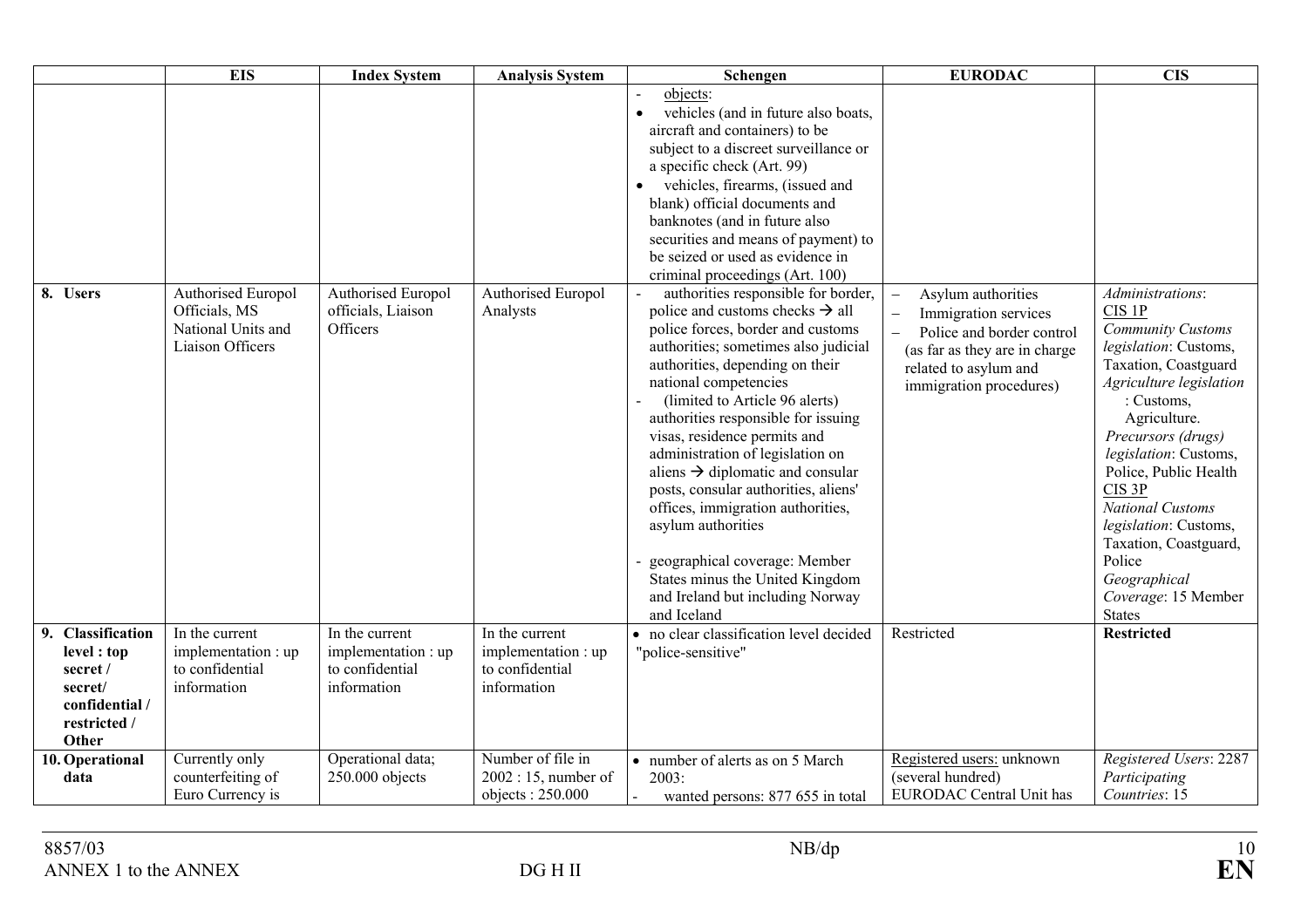| <b>EIS</b>                                                                                                                     | <b>Index System</b> | <b>Analysis System</b> | Schengen                                                                                                                                                                                                                                                                                                                                                                                                                                                                                                                                                                                                                                                                                                                                                       | <b>EURODAC</b>                                                                                                                                                                                                                                                                                                                                                                                                                                                                                                                                                                                                                                                                                                                                                                                                                                                                                                                                                                                                                                                                                                                | <b>CIS</b>                                                                        |
|--------------------------------------------------------------------------------------------------------------------------------|---------------------|------------------------|----------------------------------------------------------------------------------------------------------------------------------------------------------------------------------------------------------------------------------------------------------------------------------------------------------------------------------------------------------------------------------------------------------------------------------------------------------------------------------------------------------------------------------------------------------------------------------------------------------------------------------------------------------------------------------------------------------------------------------------------------------------|-------------------------------------------------------------------------------------------------------------------------------------------------------------------------------------------------------------------------------------------------------------------------------------------------------------------------------------------------------------------------------------------------------------------------------------------------------------------------------------------------------------------------------------------------------------------------------------------------------------------------------------------------------------------------------------------------------------------------------------------------------------------------------------------------------------------------------------------------------------------------------------------------------------------------------------------------------------------------------------------------------------------------------------------------------------------------------------------------------------------------------|-----------------------------------------------------------------------------------|
| stored in the EIS. At<br>the end of February<br>2002, there were<br>1002 Criminal<br>Offences stored and<br>770 person objects |                     |                        | $\overline{(+386\,402)}$ aliases), of which<br>14 023 for Art. 95; 780 992 for Art.<br>96; 32 211 for Art. 97; 34 413 for<br>Art. 98 and 16 016 for Art. 99<br>vehicles: 1 121 901<br>issued documents: 7 772 358<br>blank documents: 268 102<br>firearms: 304 762<br>banknotes: 360 715<br>number of users: unknown<br>$\bullet$<br>number of terminals through<br>$\bullet$<br>which the N.SISes can be<br>consulted (approx. !!!): 125 000<br>(cf. document 6739/02 EU<br>CONFIDENTIAL)<br>number of hits: in 2001,<br>$\bullet$<br>approx. 35 000 (cf. document<br>12150/1/02<br>SIRENE communication: no<br>$\bullet$<br>figures available but the volume<br>of communication depends<br>largely on number of hits and<br>number of new Article 95 alerts | only one technical contact<br>point in each participating<br>country. MS are responsible<br>for their users and are not<br>obliged to send the user<br>information based on a single<br>user basis. The European<br>Commission is supplied with a<br>list of Authorities who have<br>access to the data. (Article 15<br>(1) EURODAC Regulation)<br>Participating countries:<br>All EU Member States<br>except Denmark for the<br>moment<br>Norway and Iceland<br>$\overline{\phantom{0}}$<br>Ongoing negotiations with<br>$\overline{\phantom{0}}$<br>Switzerland<br>10 Acceding Countries<br>$\equiv$<br>from 1.5.2004<br>Records introduced:<br>EURODAC started operational<br>work only on 15.1.2003. The<br>first experience shows that the<br>daily input is approximately<br>1 000-1 500 cases.<br>Based on available statistics<br>provided by MS prior to<br>launch, the system is designed<br>to deal with 400 000 asylum<br>cases (Art.4 EURODAC<br>Regulation) per year, 400 000<br>Art.8 cases and another<br>400 000 Art.11 cases per year.<br>The maximum peak load<br>capability is 7 500<br>transactions/day. | Records introduced in<br>$2002:0$ (in operational<br>phase from 24 March<br>2003) |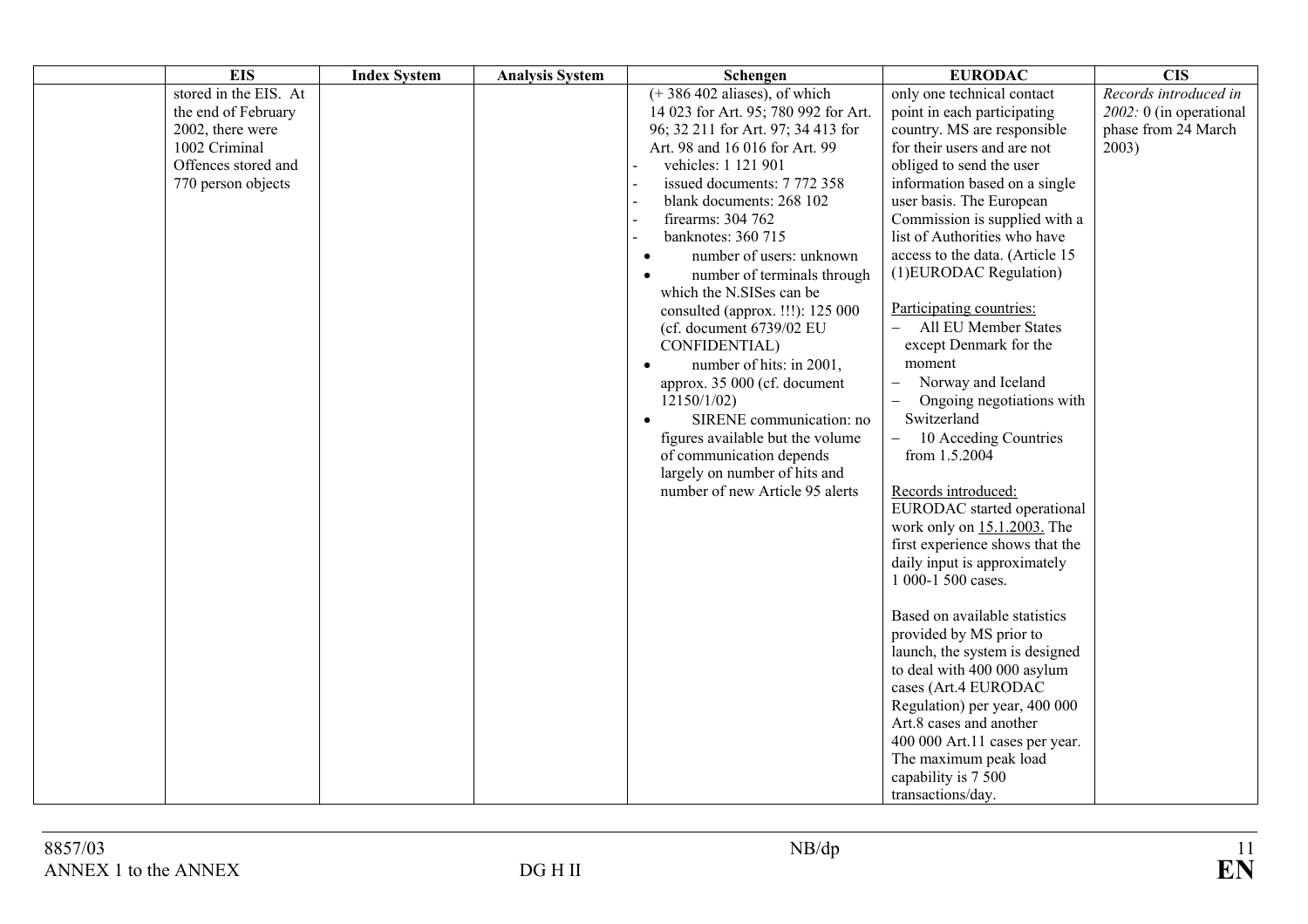|           | EIS                     | <b>Index System</b>  | <b>Analysis System</b>  | Schengen                           | <b>EURODAC</b>                         | CIS                    |
|-----------|-------------------------|----------------------|-------------------------|------------------------------------|----------------------------------------|------------------------|
| 11. Costs | Current price $\in$ 8 M | Internal Development | Internal Development    | Annual maintenance and operational | EURODAC implementation to              | Annual corrective      |
|           |                         | : 0.8 FTE            | : 4 FTE, 1 M $\epsilon$ | $\cosh(2002)$ : 2 M $\epsilon$     | date has been 4 M $\epsilon$ and it is | maintenance and        |
|           |                         |                      |                         |                                    | expected that annual running           | operational Cost       |
|           |                         |                      |                         |                                    | costs will be in the region of         | $(2002): 1.1M\epsilon$ |
|           |                         |                      |                         |                                    | 1М€.                                   |                        |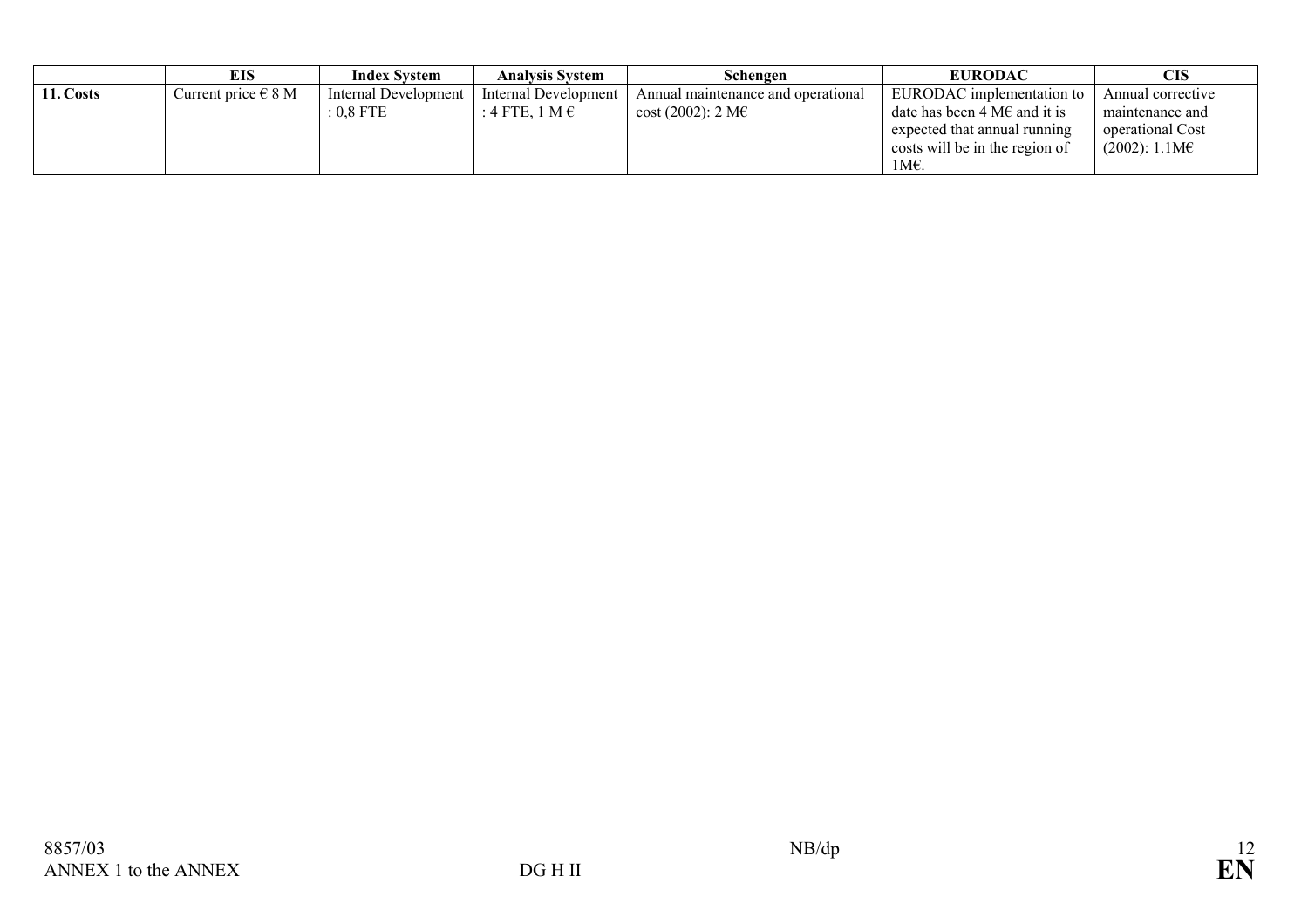#### **ANNEX II - Communication Networks**

|                                                  | <b>ESCN</b>                                    | <b>AFIS</b>                                                                                                                                                                                                                                                                                                                                                                                                                                                                                                                                                                                                                                                                                                                                                                                                                                                                                                                                                                                                                                                                                                                                                                                                                                                                                                                                                                                                                                                                                                                                                                                                                                                                                                                                          | <b>INFOEX / Liaison network</b>               | <b>BDL</b>                      |
|--------------------------------------------------|------------------------------------------------|------------------------------------------------------------------------------------------------------------------------------------------------------------------------------------------------------------------------------------------------------------------------------------------------------------------------------------------------------------------------------------------------------------------------------------------------------------------------------------------------------------------------------------------------------------------------------------------------------------------------------------------------------------------------------------------------------------------------------------------------------------------------------------------------------------------------------------------------------------------------------------------------------------------------------------------------------------------------------------------------------------------------------------------------------------------------------------------------------------------------------------------------------------------------------------------------------------------------------------------------------------------------------------------------------------------------------------------------------------------------------------------------------------------------------------------------------------------------------------------------------------------------------------------------------------------------------------------------------------------------------------------------------------------------------------------------------------------------------------------------------|-----------------------------------------------|---------------------------------|
| 1. Name of System                                | <b>Europol Secure Communication</b><br>Network | Anti-Fraud Information System - AFIS                                                                                                                                                                                                                                                                                                                                                                                                                                                                                                                                                                                                                                                                                                                                                                                                                                                                                                                                                                                                                                                                                                                                                                                                                                                                                                                                                                                                                                                                                                                                                                                                                                                                                                                 | Europol INFOEX / Liaison network              | Bureau de Liaison               |
| $2.$ Type:<br>Communication /<br><b>Database</b> | <b>Communication Network</b>                   | <b>Communication Network</b>                                                                                                                                                                                                                                                                                                                                                                                                                                                                                                                                                                                                                                                                                                                                                                                                                                                                                                                                                                                                                                                                                                                                                                                                                                                                                                                                                                                                                                                                                                                                                                                                                                                                                                                         | Database System                               | Communication<br>Network        |
| 3. Legal basis                                   | <b>Europol Convention</b>                      | 1 <sup>st</sup> Pillar Instrument:<br>Regulation 515/97 of 13 March 1997 on mutual assistance<br>between the administrative authorities of the member States<br>and co-operation between the latter and the Commission to<br>ensure the correct application of the law on customs and<br>agricultural matters (Titles I-IV) (OJ L82-22.03.97);<br>Regulation 595/91 of 4 March 1991 concerning<br>irregularities and the recovery of sums wrongly paid in<br>connection with the financing of the CAP;<br>Commission Regulation (EC) No 1681/94 of 11 July 1994<br>$\bullet$<br>concerning irregularities and the recovery of sums wrongly<br>paid in connection with the financing of the structural policies<br>and the organisation of an information system in this field;<br>Commission Regulation (EC) No 1831/94 of 26 July 1994<br>$\bullet$<br>concerning irregularities and the recovery of sums wrongly<br>paid in connection with the financing of the Cohesion Fund<br>and the organisation of an information system in this field;<br>Council Regulation (EC, Euratom) No 1150/2000 of 22 May<br>2000 implementing Decision 94/728/EC, Euratom on the<br>system of the Communities' own resources;<br>Council Regulation (EC) No 1469/95 of 22 June 1995 on<br>measures to be taken with regard to certain beneficiaries of<br>operations financed by the Guarantee Section of the EAGGF;<br>Commission Regulation (EC) No 2584/2000 of 24 November<br>2000 establishing a system for the communication of<br>information on certain supplies of beef, yeal and pigmeat by<br>road to the territory of the Russian Federation.<br>3 <sup>rd</sup> Pillar Instrument:<br>• Convention of 18.12.97 on mutual assistance and co-operation | Derived from Europol Convention,<br>article 5 | Ministerial<br>Decision of 1977 |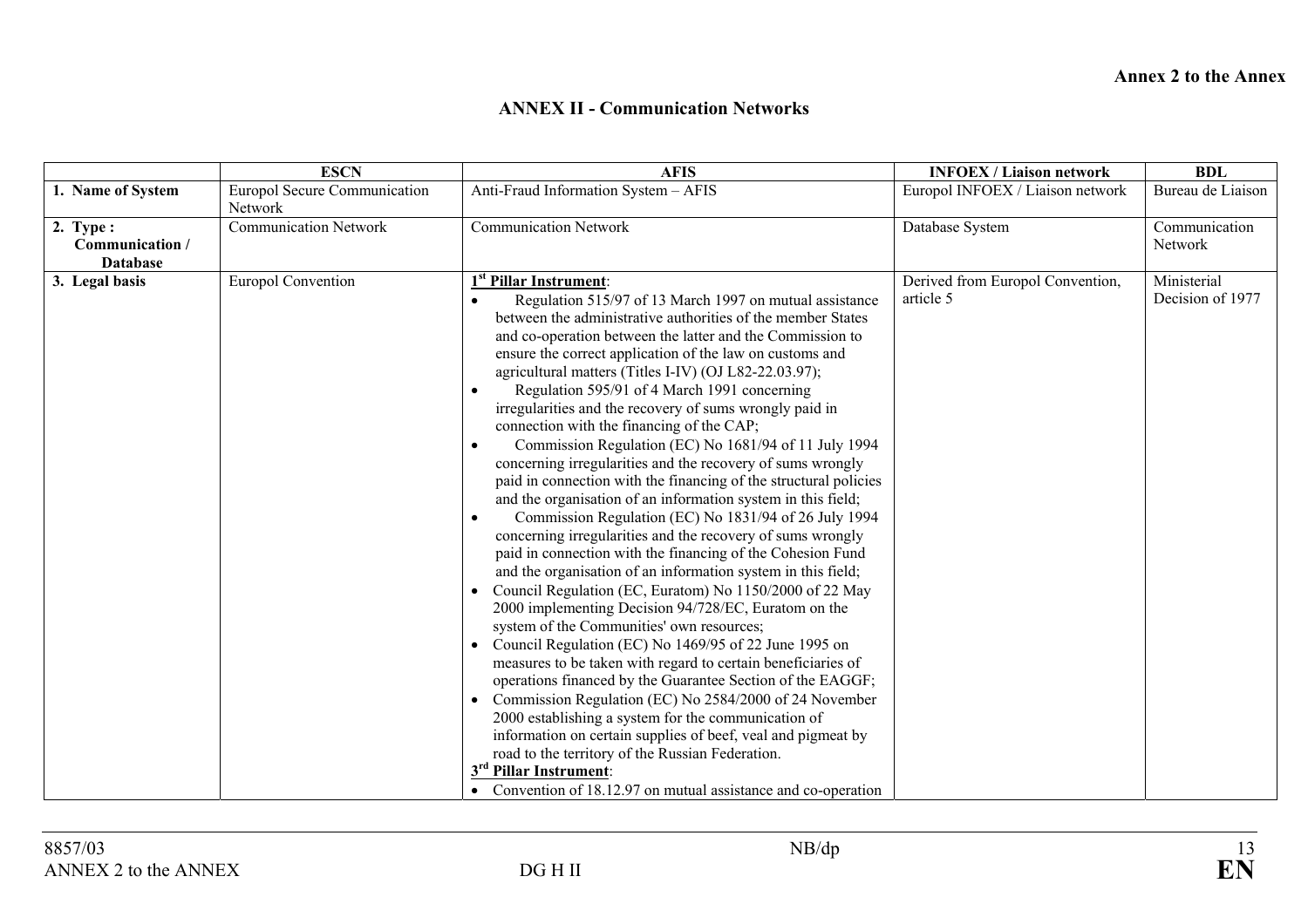|                            | <b>ESCN</b>                                                                                                                                                                                                                                                                                                                                                                                                        | <b>AFIS</b>                                                                                                                                                                                                                                                                                                                                                                                                                                                                                                                                                                                                                                                                                                                                                                                                                                                         | <b>INFOEX / Liaison network</b>                                                                                                                                                                                                                                                                                                                                                                                                                                                                         | <b>BDL</b>                                                                                                                        |
|----------------------------|--------------------------------------------------------------------------------------------------------------------------------------------------------------------------------------------------------------------------------------------------------------------------------------------------------------------------------------------------------------------------------------------------------------------|---------------------------------------------------------------------------------------------------------------------------------------------------------------------------------------------------------------------------------------------------------------------------------------------------------------------------------------------------------------------------------------------------------------------------------------------------------------------------------------------------------------------------------------------------------------------------------------------------------------------------------------------------------------------------------------------------------------------------------------------------------------------------------------------------------------------------------------------------------------------|---------------------------------------------------------------------------------------------------------------------------------------------------------------------------------------------------------------------------------------------------------------------------------------------------------------------------------------------------------------------------------------------------------------------------------------------------------------------------------------------------------|-----------------------------------------------------------------------------------------------------------------------------------|
|                            |                                                                                                                                                                                                                                                                                                                                                                                                                    | between customs administrations (OJ C 24, 23.1.1998, p. 1)                                                                                                                                                                                                                                                                                                                                                                                                                                                                                                                                                                                                                                                                                                                                                                                                          |                                                                                                                                                                                                                                                                                                                                                                                                                                                                                                         |                                                                                                                                   |
| 4. Technical<br>management | Europol                                                                                                                                                                                                                                                                                                                                                                                                            | European Antifraud Office (OLAF)                                                                                                                                                                                                                                                                                                                                                                                                                                                                                                                                                                                                                                                                                                                                                                                                                                    | Europol                                                                                                                                                                                                                                                                                                                                                                                                                                                                                                 | Ministry of<br>Interior of the<br>Netherlands                                                                                     |
| 5. Objectives              | Technical infrastructure to support<br>Encrypted exchange of data<br>$\bullet$<br>and voice between Europol and<br>the National units<br>Encrypted exchange of data<br>$\bullet$<br>and voice between the liaison<br>offices in Europol and their<br>National Unit.<br>Queries from all users who<br>might be of the EIS, input into<br>the EIS<br>Connection of ELO to their<br>national systems where applicable | To assist in preventing, investigating and prosecuting operations<br>which are in breach of customs legislation by increasing, through<br>more rapid dissemination of information, the effectiveness of the<br>co-operation and control procedures of the competent authorities.                                                                                                                                                                                                                                                                                                                                                                                                                                                                                                                                                                                    | In order to meet the needs of the<br>liaison desks and Europol in the<br>exchange of information between<br>National Units and between National<br>Units and Europol, to provide with<br>workflow capability in order to<br>facilitate the electronic<br>exchange/dissemination of<br>information amongst ELO's and<br>other Serious Crime units. This tool<br>will, in its evolution, make usage of<br>Document Management System<br>capability (DMS) to stronger support<br>exchange amongst parties. | To ensure secured<br>communication<br>between<br>designated<br>agencies of the<br>Member States<br>and the European<br>Commission |
| 6 Restriction of use       | $\overline{No}$ restriction of use                                                                                                                                                                                                                                                                                                                                                                                 | Exchange of information between partners of a close user group                                                                                                                                                                                                                                                                                                                                                                                                                                                                                                                                                                                                                                                                                                                                                                                                      | System is only used for the exchange<br>of operational information between<br>Liaison Desks, Liaison desk and<br>Europol Officials                                                                                                                                                                                                                                                                                                                                                                      | No restriction of<br>use                                                                                                          |
| 7. Type of information     | Any                                                                                                                                                                                                                                                                                                                                                                                                                | Domain (Communication Protocol): Description<br>$\bullet$<br>[Competence]<br>Mutual Administrative Assistance (AFIS-Mail): General style<br>$\bullet$<br>exchange of information based on Closed User Groups<br>[Customs, Taxation, Agriculture]<br>Transit (Early Warning System EWS-C): Surveillance of<br>٠<br>transit consignments of sensitive goods [Customs]<br>Container Traffic (Marinfo): Surveillance of sea-faring<br>٠<br>commercial traffic [Customs]<br>Excises; Early Warning System (EWS-E); Surveillance of<br>$\bullet$<br>intra-community movement of sensitive goods under excise<br>regime [Taxation]<br>Cigarette fraud (CigInfo) Cigarette Seizures [Customs,<br>٠<br>Taxation]<br>Joint Customs Operations (JCOs) (Maritime Surveilance -<br>$\bullet$<br>MarSur): Joint Surveillance Operations for small commercial<br>vessels [Customs] | Basically, any type of information<br>can be stored in this system,<br>depending on the nature of the<br>criminal activities of the targeted<br>organisation.                                                                                                                                                                                                                                                                                                                                           | Any type of<br>information<br>(presently mainly<br>information<br>related to<br>terrorism and<br>public security)                 |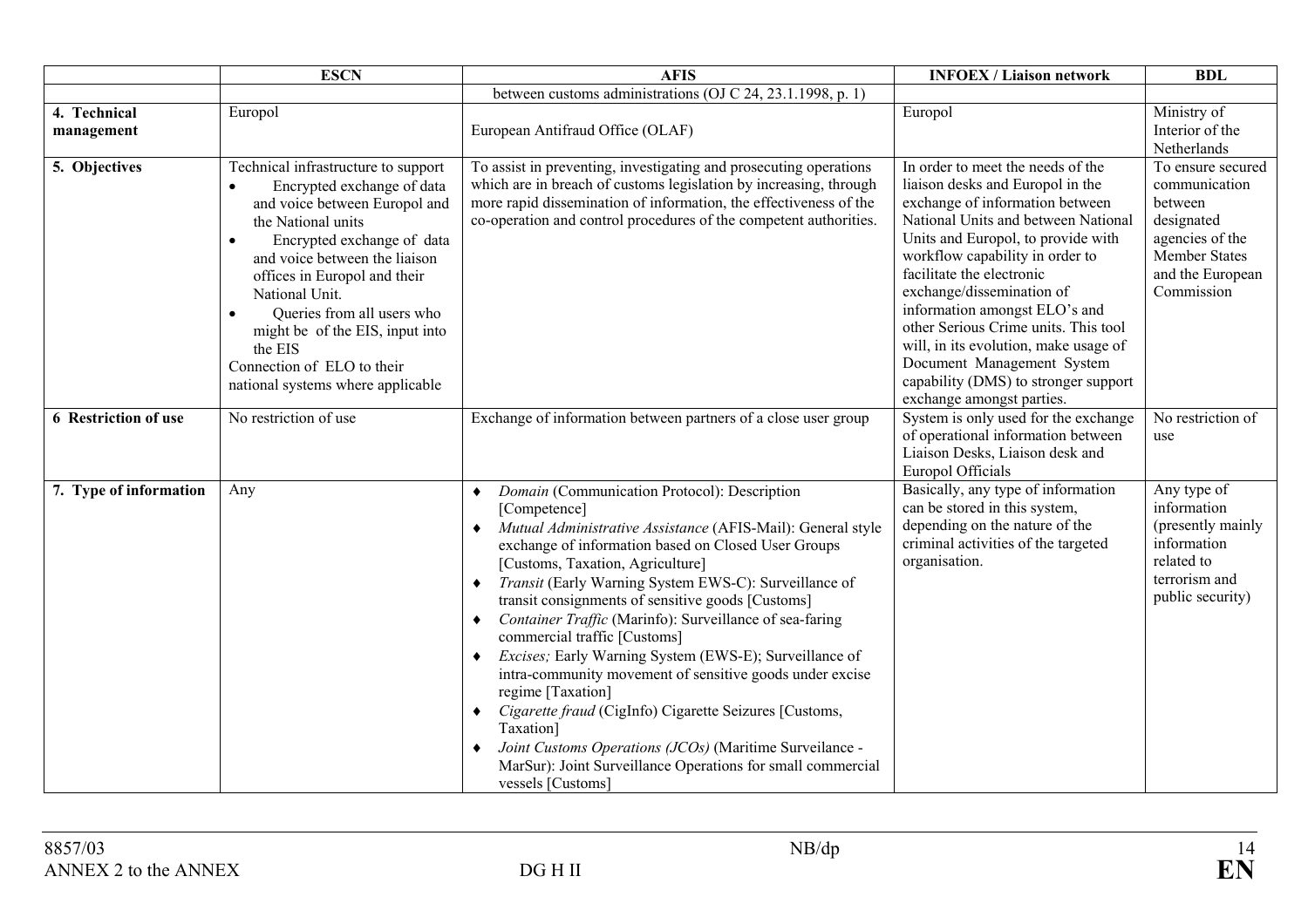|                                                                                          | <b>ESCN</b>                                                                                                                                                                                                                                                                                                                                                            | <b>AFIS</b>                                                                                                                                                                                                                                                                                                                                                                                                                                                                                                                                                                        | <b>INFOEX / Liaison network</b>                                                                                                                                                  | <b>BDL</b>                                                                                                                                                          |
|------------------------------------------------------------------------------------------|------------------------------------------------------------------------------------------------------------------------------------------------------------------------------------------------------------------------------------------------------------------------------------------------------------------------------------------------------------------------|------------------------------------------------------------------------------------------------------------------------------------------------------------------------------------------------------------------------------------------------------------------------------------------------------------------------------------------------------------------------------------------------------------------------------------------------------------------------------------------------------------------------------------------------------------------------------------|----------------------------------------------------------------------------------------------------------------------------------------------------------------------------------|---------------------------------------------------------------------------------------------------------------------------------------------------------------------|
|                                                                                          |                                                                                                                                                                                                                                                                                                                                                                        | Customs Information System (AFIS-Mail): European central<br>database for specific controls [Customs, Agriculture]<br>EAGGF Guarantees (595): Irregularities based on Reg<br>595/91 [Agriculture]<br>Structural Funds (1681) Irregularities based on Regulation<br>1681/94<br>Cohesion Fund (1831); Irregularities based on Regulation<br>1831/94<br>Mutual Information System (MIS): Refund control for meat<br>٠<br>export to Russia [Customs]<br>Administration/ Management (AFIS-Mail) Management of<br>٠<br>the national AFIS/CIS User community [Network Liaison<br>Officers] |                                                                                                                                                                                  |                                                                                                                                                                     |
| 8. Users                                                                                 | Europol, MS National Units,<br>Liaison Officers of Europol in non<br>EU countries and organisation<br>(USA, INTERPOL), Other partners<br>(centre de traduction)<br>In addition, a separate network is<br>used for the transfer of information<br>with the National Unit of the non<br>EU countries with which a bilateral<br>operational agreement has been<br>signed. | Administrations:<br>• Customs<br>• Agriculture<br>Coastguard<br>$\bullet$<br>Police,<br>$\bullet$<br>• Public Health.<br>Geographical Coverage: 15 Member States, NO, CH, MT, CY,<br>EE, LT, PL, LV, CZ, PL, HU, BG, CI, GI, RU                                                                                                                                                                                                                                                                                                                                                    | Currently authorised Europol<br>officials, Liaison Officers. Later this<br>group is likely to include Member<br>States National Units and potentially<br>other Europol partners. | In principle one<br>contact point for<br>each Member<br>State and the<br>European<br>Commission<br>(usually<br>Ministries of<br>Justice, Interior or<br>the Police) |
| 9. Classification level:<br>top secret / secret/<br>confidential / restricted<br>/ Other | In the current implementation : up<br>to confidential information                                                                                                                                                                                                                                                                                                      | Restricted                                                                                                                                                                                                                                                                                                                                                                                                                                                                                                                                                                         | In the current implementation : up to<br>confidential information                                                                                                                | up to secret<br>information                                                                                                                                         |
| 10. Information on<br>usage                                                              | No measurement available                                                                                                                                                                                                                                                                                                                                               | Registered Users: 3823<br><b>Participating Countries: 30</b><br>Registered Mailboxes (Services): 883<br>Messages exchanged in 2002 per domain:<br><b>Domain</b><br><b>Messages Vol(MB)</b><br>AFIS Mail (generic)<br>328.982<br>38.833<br>Early Warning System Customs285.984<br>219<br>Maritime Information<br>63.190<br>311<br>Early Warning System Excises 47.365<br>82<br>Cigarette Seizure Information<br>7.949<br>14<br>54<br>Regulation 595/91<br>21.121                                                                                                                    | In $2002$ :<br>New cases: 3413<br>Number requests: 16824<br>Number Answers: 18324.                                                                                               | On average 500<br>interactions per<br>month                                                                                                                         |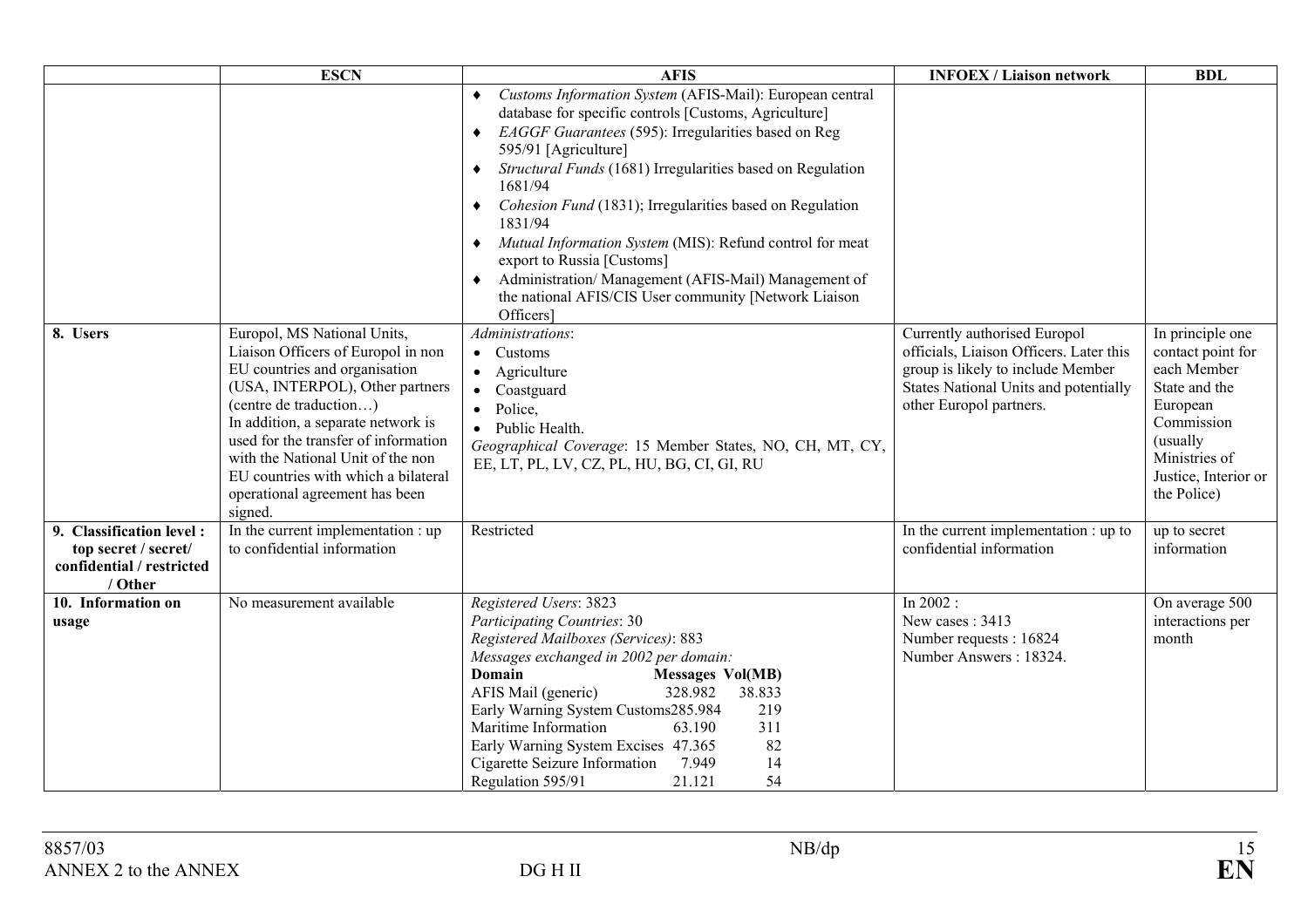|                 | <b>ESCN</b>                   | AFIS                                                       |        | <b>INFOEX</b> / Liaison network | <b>BDL</b>        |
|-----------------|-------------------------------|------------------------------------------------------------|--------|---------------------------------|-------------------|
|                 |                               | Regulation 1681/94<br>17.301                               | 52     |                                 |                   |
|                 |                               | Regulation 1831/94<br>14                                   |        |                                 |                   |
|                 |                               | Customs Information System (1P) 191                        |        |                                 |                   |
|                 |                               | Customs Information System (3P) 290                        |        |                                 |                   |
|                 |                               | Maritime Surveillance (OCU) 13.970                         | 16     |                                 |                   |
|                 |                               | 786.357<br><b>Totals</b>                                   | 39.584 |                                 |                   |
| <b>11. Cost</b> | Running cost $\in$ 2 M a year | Annual corrective maintenance and operational Cost (2002): |        | Internal Development : 1,5 FTE  | Running costs are |
|                 |                               | $1.4M\epsilon$                                             |        |                                 | minimal           |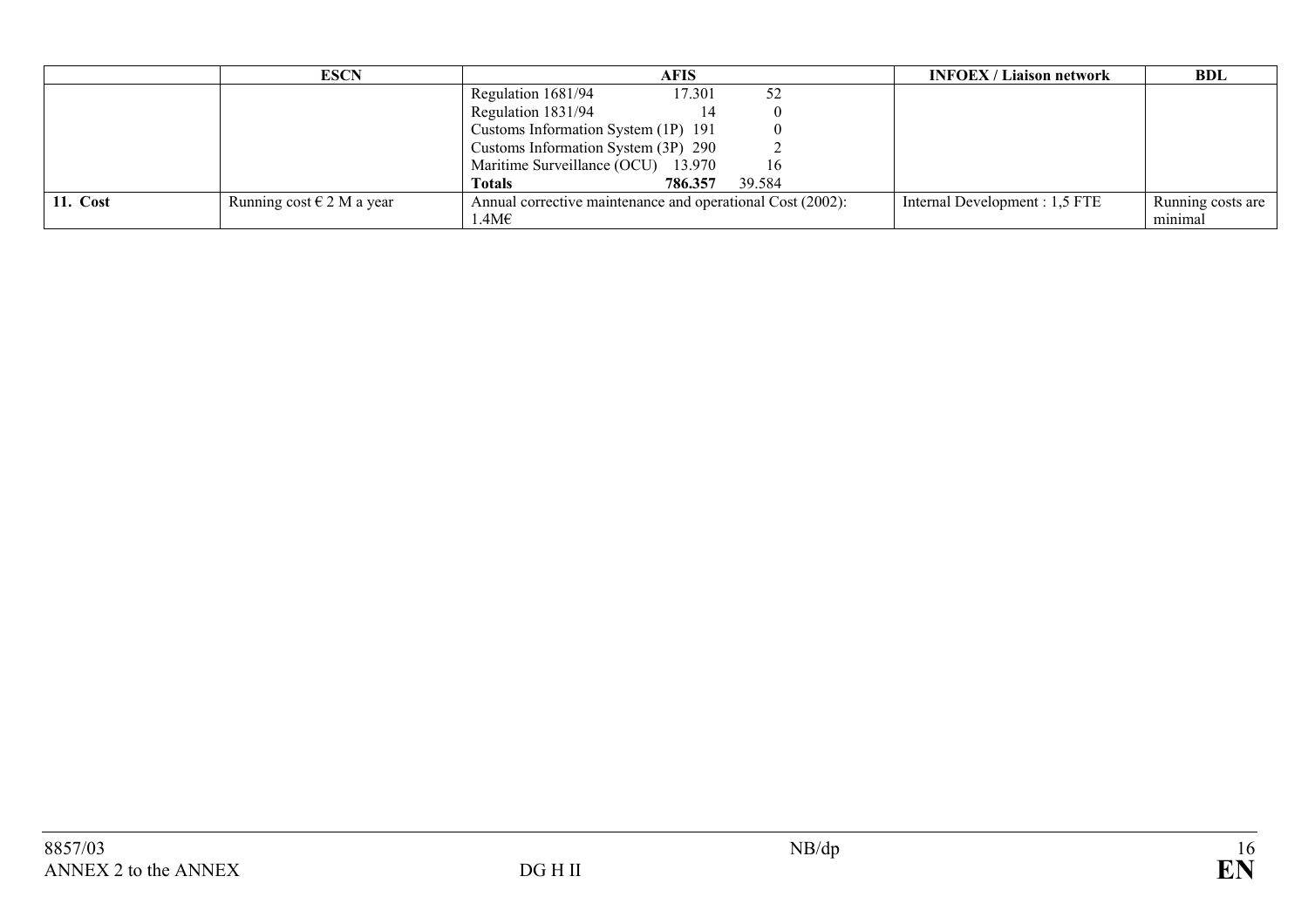# **ANNEX III - Information systems presently being developed**

|                                                                   | <b>FIDE</b>                                                                                                                                                                                                                                                                                                                                                                                                                                                                                                                  |                                                                                                                                                                                                                                                                                                                                                                                                                                                                                                                                                  |
|-------------------------------------------------------------------|------------------------------------------------------------------------------------------------------------------------------------------------------------------------------------------------------------------------------------------------------------------------------------------------------------------------------------------------------------------------------------------------------------------------------------------------------------------------------------------------------------------------------|--------------------------------------------------------------------------------------------------------------------------------------------------------------------------------------------------------------------------------------------------------------------------------------------------------------------------------------------------------------------------------------------------------------------------------------------------------------------------------------------------------------------------------------------------|
| 1. Name of System                                                 | Customs Files Identification Database - FIDE                                                                                                                                                                                                                                                                                                                                                                                                                                                                                 | <b>EUROJUST</b>                                                                                                                                                                                                                                                                                                                                                                                                                                                                                                                                  |
| 2. Type :<br>Communication /<br><b>Database</b><br>3. Legal basis | <b>Database</b><br>1 <sup>st</sup> Pillar Instrument:<br>• Forthcoming Commission proposal for a Council Regulation amending<br>the Regulation 515/97 of 13 March 1997 on mutual assistance between<br>the administrative authorities of the member States and co-operation<br>between the latter and the Commission to ensure the correct<br>application of the law on customs and agricultural matters (Titles $V \&$<br>VI);<br>3rd Pillar Instrument:<br>• Protocol amending, as regards the creation of a customs files | Eurojust intends to build an ICT system which<br>will facilitate the handling of cases transferred to<br>it. A secure communication network will be put in<br>place so that the exchange of information and<br>cooperation in the judicial field can become more<br>effective. Eurojust is currently reviewing its<br>possibilities in this field in order to determine the<br>most appropriate solution of which it can avail. In<br>accordance with Article 26 $(2)$ (b) of the Eurojust<br>decision, the European Judicial Network shall also |
|                                                                   | identification database, the Convention of 26.7.95 on the use of<br>information technology for customs purposes (to be signed on 8 May<br>$2003$ ).                                                                                                                                                                                                                                                                                                                                                                          | be provided with a secured network to facilitate<br>the performance of its tasks.                                                                                                                                                                                                                                                                                                                                                                                                                                                                |
| 4. Technical<br>management                                        | European Antifraud Office (OLAF)                                                                                                                                                                                                                                                                                                                                                                                                                                                                                             |                                                                                                                                                                                                                                                                                                                                                                                                                                                                                                                                                  |
| 5. Objectives                                                     | To assist in preventing, investigating and prosecuting operations which<br>are in breach of customs legislation by increasing, through more rapid<br>dissemination of information, the effectiveness of the co-operation and<br>control procedures of the competent authorities.                                                                                                                                                                                                                                             |                                                                                                                                                                                                                                                                                                                                                                                                                                                                                                                                                  |